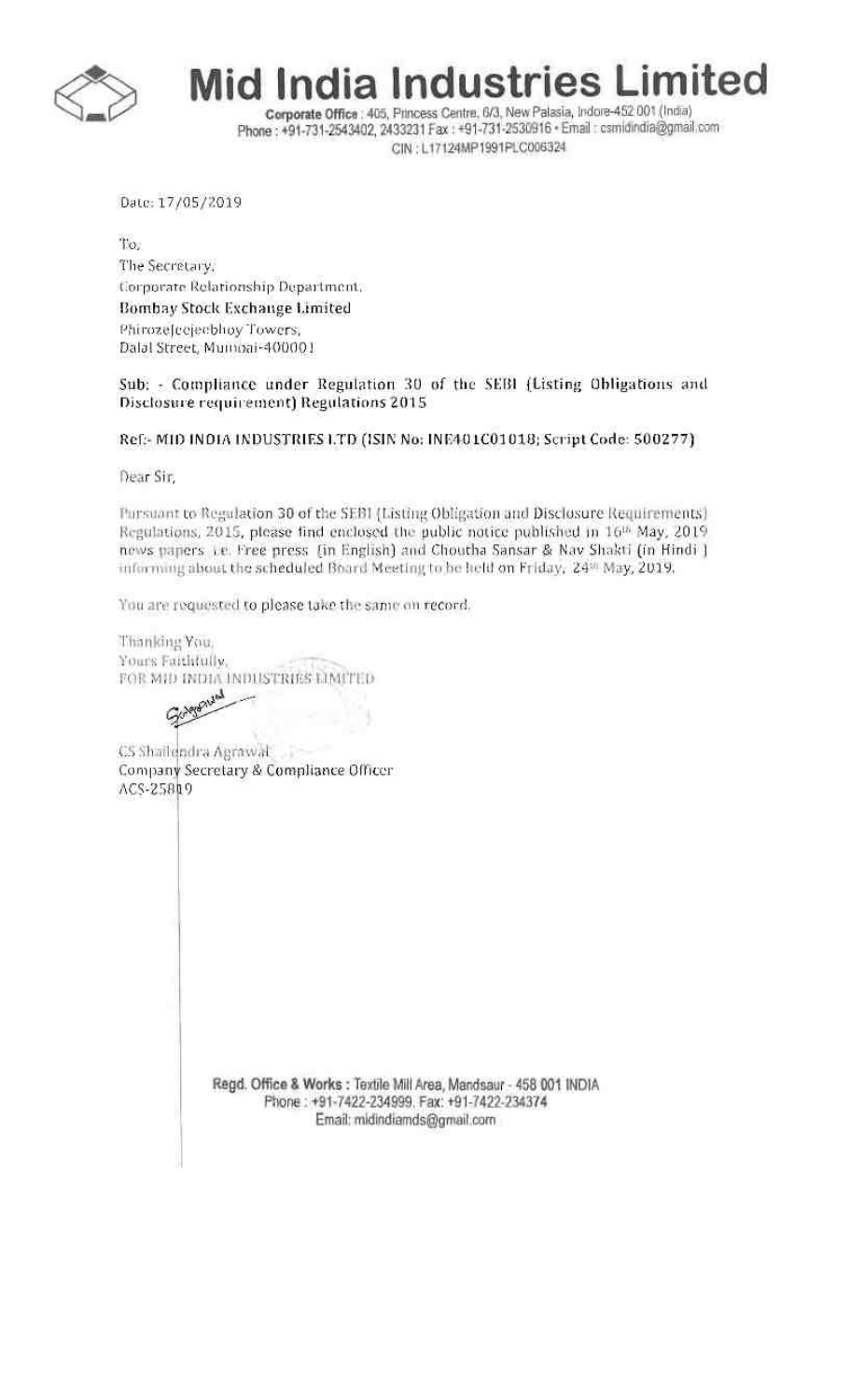## Cong asks EC to install jammers at strong rooms

BHOPAL: Congress has asked the EC to install jammers at the strong room where the EVM and VVPAT are kept. Party spokesperson JP Dhanopia submitted two letters to the Election Commission of India, here on Wednesday. The letter states that to secure the EVMs from any tampering it is demanded to install jammers. He said that he had learnt from Congress candidate from Bhind Devashish Jararia that that many Wi-Fi networks are active near the strong rooms.

## INDORE CITY www.freepressjournal.in FREE PRESS THURSDAY | MAY 16, 2019 | INDORE

# **Much-awaited CET** to be held on June 23

#### **OUR STAFF REPORTER** Indore

Common entrance test (CET) conducted by Devi Ahilya Vishwavidyalaya for granting admission in its teaching departments will be held on June 23.

"The date of much-awaited" test was finalised after consulting our software partner," said Prof VB Gupta, chairman of DAVV admission cell. He said online registrations for CET-2019 will begin on May 20 and continue till June 10.

This year, the university has made many changes in the CET. The university has re-grouped the courses, amended marking scheme, changed exam paper format, increased courses.

The test, which used to be conducted for nearly 2600 seats in a dozen departments, would now be held for filling 3088 seats in 21 courses. teaching departments.

"Till last year, we used to fill seats in 48 courses through CET. But this year, number of courses has increased up to 62," Gupta stated. He said the university

## **REGISTRATION WINDOW TO OPEN ON MAY 20**



has brought many traditioners. "We have cancelled cenal courses under the CET intres in six cities, which were cluding BSc and BCom seeing poor turnout of students whereas some new cities have been selected for Six new cities the entrance test," Gupta

**PULLED BACK** 

**ECONOMY, GROWTH** 

**OUR STAFF REPORTER** 

Indore

Targeting the BJP government

at centre, president of Akhil

Bharatiya Vyapar Mahasabha

spokesperson Sanjay Agrawal

on Wednesday said that Modiji

took decision for demonetisa-

"He (Modiji) claimed that de-

monetisation was done to bring

back the economy on track but

it was already on track and was

running at good pace. In fact,

demonetisation had pulled

back the economy and coun-

try's growth was decreased by 2

He said that the economy was

National

Congress

tion without any reason.

per cent," Agrawal said.

CET is a national level said. exam, which is conducted in The cities scrapped as centres include Lucknow, Kota, 27 cities. This year, the university has scraped some and Chandigarh whereas the new cities where test centres and set up few oth-

and

will be conducted this year include Chhindwara, Amritsar, Agra, Hyderabad, Udaipur, and Pune.

## **Major changes**

university has The changed the format of question paper and marking scheme. Till last year, the exam paper had 75 questions each bearing three marks for correct answer and one minus mark for incorrect answer. This year, the paper will have 100 questions, each bearing four marks for correct answer and one minus marks for incorrect answer. Timing of the question paper has also being increased from one-and-a-half-hour to two hours.

## Departments participating in CET

IIPS, commerce, journaleconomics, IMS, ism, EMRC, law, computer science, electronics, physics, statistics, mathematics, pharmacy, life science, data sciences, social science, IET. biochemistry, biotechnology, chemical sciences and instrumentation.

# **BEd students who** scored 26 marks declared pass

dents had thronged the uni-

declared failed in exams.

They claimed that the

minimum score to clear in

75 marks paper was 26 but

the university still failed

all those who obtained the

minimum passing marks.

The university rubbished

the claim stating that the

passing score is 27 only to

see students furnishing

copies of question papers

in which passing marks

After that, the matter was

forwarded to the examina-

tion committee which

made recommendation in

favour of aggrieved stu-

The revised results would

be announced in a day or

were mentioned as 26.

#### **OUR STAFF REPORTER**

versity on Tuesday claim-Indore ing that they were wrongly

Nearly 400 BEd second semester students, who had obtained 26 marks in exams and were declared failed, were declared pass through an order issued by vice chancellor Dr Narendra Dhakad.

"Though the minimum passing marks in 75 marks question paper are 27 but we mistakenly had printed 26 as passing marks in BEd exams papers. As the mistake was on our part, we accepted it and declared all those students as passed who got 26 marks," said Dhakad.

The decision was taken following recommendation by examination committee. A group of nearly 50 stu-

# **COMPLEX SURGERY** Woman recovering and stable

dents.

two.

#### **OUR STAFF REPORTER** Indore

The condition of woman, who underwent a five-hour surgery on Tuesday to re-

# Bar association elections put off

Mhow: State Bar Council has on Wednesday cancelled the Mhow Bar Association election scheduled to be held on Thursday. The cancellation order came while the campaigning was in full swing.

Bharat Singh Thakur and Swadesh Pandey were contesting for the post of president and Thakur had written a letter to the state bar council asking not to hold the elections as per the council rules. Thakur stated photo identity cards are not issued to the members which are important for free and fair election. Taking note of this, council secretary Nalini Kant Vajpayee issued an order cancelling the elections.



Corporate Office : 405, Princes Centre, 6/3, New Palasia, Indore-1 Phone: 0731-2433231, 2543402, Fax: 0731-2530916 Registered Office: Textile Mill Area. Station Road, Mandsaur-1 (M.P.) Ph.: 07422-234999, Fax: 07422-234374 e-mail: csmdindia@gmail.com website: www.midindiaindustries.com CIN: L17124MP1991PLC006324

## **NOTICE**

NOTICE is hereby given that pursuant to the Regulation 29 read with Regulation 47 of SEBI (Listing Obligations and Disclosure Requirements) Regulation 2015, the meeting of the Board of Directors of the Company will be held on Friday, 24th May, 2019 to consider and approve the Audited Financial Result for the Quarter as well as Year Ended on 31st March, 2019 & Auditors Report thereon along with other routine businesses.

This intimation is also available on the website of the company www.midindiaindustries.com and also on the website of Stock Exchange at www.bseindia.com

> For Mid India Industries Limited Sd/-Shailendra Agrawal Company Secretary (ACS-25819)



## association felicitates Mahajan **OUR STAFF REPORTER** Indore

Industries'

Lok Sabha Speaker Sumitra Mahajan on Wednesday said country witnessed unprecedented development in last five years.

Addressing a function organised to felicitate her on completing 30 years as MP, she said she will continue to fight for rights of industrialists. The function was organised by Association of Industries of MP (AIMP) at Pologround.

Delivering welcome address, AIMP president Alok Dave said industries benefited from her guidance in last 30 years.

While conducting the programme, Yogesh Mehta, secretary AIMP, said infrastructure development has taken place in industrial areas under the leadership of Mahajan. He said railway and air travel facilities have expanded and improved while Mahajan was MP. Former home minister Gulabchandra Kataria was also present on the occasion.

Nath told to coordinate with other parties to form govt at Centre **OUR STAFF REPORTER BHOPAL** 

Chief minister Kamal Nath has been given responsibility to coordinate with the other political parties to form the government at the counting of LS p uled on May 23

**FREE PRESS CLASSIFIED** 

**FREE PRESS CALL-9425082195** 

**RUNNING CLASSIFIED** 

50/- SQ.CM. B/W.

 $75/-$  SQ.CM.

7 DAY 500/ **15 DAY 1000/-**<br>30 DAY 1500/-

**DISPLAY CLASSIFIED** 

MOON

# Agrawal hits out at Modi

**SAYS DEMONETISATION** growing at the rate of 7.6 per cent in 2014 but it dropped to 6.3 per cent in 2017-18.

"Indian economy had faced a loss of Rs 3 lakh crore due to demonetisation. Similarly, the "Make in India" campaign was a mistake by the NDA government as the industrial growth too dropped to 4.45 per cent from 7 per cent between 2016 and 2018," Agrawal said.

The president of Vyapar Mahasabha also targeted the hike in fuel prices in NDA government and said that the 200 per cent excise duty on petrol and 400 per cent on diesel was increased in the last five years.

"Businesses were badly affected in the last five years and so as the export and import," he said. His association will raise the issues in the last phase of election as well to inform people about ill of the NDA Government's policies.

move iron handle grip of a bike which was inserted by

her husband about a year ago, is stable. According to doctors of MY Hospital, the woman is recovering and stable. "She had gone through the

ordeal for more than a year. We have removed the bike handle grip from her private part but it had damaged her urine bladder and small intestines," ICU incharge Dr Sonia Moses told media persons on Wednesday.

She said that the patient haemoglobin is low due which they are transfusii blood to her.

The 30-year-old patien was admitted to MY Hos tal three days ago after sl reported her ordeal women cops. Her husba: had inserted bike handl grip in her private pa about a year ago after a d pute over his extra marita affair.

| accused in the court and he<br>was sent to the jail. |  | Date: 15" May, 2019.                  | CHAIRMAN & MANAGING DIRECTOR<br>DIN: 00007813                                                                                                                                                                                                                                                                                                                                                                                                                                                                                                                                                                                                                                                                                                                                                                                                                                                                                |
|------------------------------------------------------|--|---------------------------------------|------------------------------------------------------------------------------------------------------------------------------------------------------------------------------------------------------------------------------------------------------------------------------------------------------------------------------------------------------------------------------------------------------------------------------------------------------------------------------------------------------------------------------------------------------------------------------------------------------------------------------------------------------------------------------------------------------------------------------------------------------------------------------------------------------------------------------------------------------------------------------------------------------------------------------|
| विजया बक<br><b>VIJAYA BANK</b>                       |  | www बैंक ऑफ़ बड़ीदा<br>Bank of Baroda | 9, Vishal Nagar, Annapurna Road, Indore<br>M.P. Tel.: 0731-2480160<br>E-mail: vh7647@vijayahank.co.in                                                                                                                                                                                                                                                                                                                                                                                                                                                                                                                                                                                                                                                                                                                                                                                                                        |
|                                                      |  | <b>DEMAND NOTICE</b>                  |                                                                                                                                                                                                                                                                                                                                                                                                                                                                                                                                                                                                                                                                                                                                                                                                                                                                                                                              |
|                                                      |  |                                       | DEMAND NOTICE UNDER SECTION 13 (2) OF THE SECURITISATION AND RECONSTRUCTION OF<br>FINANCIAL ASSETS AND ENFORCEMENT OF SECURITY INTEREST ACT 2002, (SARFAESI ACT)<br>In respect of loans availed by below mentioned borrowers/Gurantors through Vijaya Bank - now Bank of<br>Baroda Annapura Road Indore Branch which have become NPA with below mentioned balance outstanding<br>on dates mentioned below. We have already issued detailed demand notice dated 02.04.2019 under Sec.<br>13(2) of Securitisation and Reconstruction of Financial Assets and Enforcement of Security Interest Act<br>2002 by Registered post with acknowledge due to you which has been returned by postal authorities. We<br>have indicated our intention of taking possession of securities owned on one of you as per sec.13 (4) of the<br>Act in case of your failure to pay the amount mentioned within 60 days. Details are hereunder :- |

Date: 15.05.2019

Place: Indore

| Name & Address of                                                                                                                                                                                                                                                                                                                 | <b>Details of Property</b>                                                                                                                                                                                                                                                                                                                                                                                                            | Outstanding                                                                                                                 |
|-----------------------------------------------------------------------------------------------------------------------------------------------------------------------------------------------------------------------------------------------------------------------------------------------------------------------------------|---------------------------------------------------------------------------------------------------------------------------------------------------------------------------------------------------------------------------------------------------------------------------------------------------------------------------------------------------------------------------------------------------------------------------------------|-----------------------------------------------------------------------------------------------------------------------------|
| Borrowers & Guarantor (s)                                                                                                                                                                                                                                                                                                         | & Property Owner                                                                                                                                                                                                                                                                                                                                                                                                                      | Amount                                                                                                                      |
| Borrowers: 1) M/s Sameer Trading<br>Company Proprietor- Mr Anil Kumar<br>Uttradhi S/o Gurmukhdas Uttradhi<br>L.G-104, Dawa Bazar, 13-14, RNT Marg.<br>Indore (M.P)-452001<br>Guarantor: 2) Mrs Usha Uttradhi W/o Anil<br>Kumar Uttradhi, Flat No.202, Gauri Keshar.<br>Appartment, 66, Madhuban Colony, Indore<br>$(M.P) -452001$ | and parcel of the<br>All<br>that<br>part<br>Block No.102 First<br>consisting<br>Floor<br>or<br>in"Gandhi Tower " Muncipal No.157 (New<br>No.191), R.N.T.Marg, Indore, Tehsil & District<br>Indore (M.P), Admeasuring 175 Sq. Ft.(Super<br>Built-up Area) in the name of Mr Anil Kumar<br>Uttradhi S/o Gurmukhdas Uttradhi, Boundaries:<br>East: Other Block, West: Block of Indore Drug<br>House, North: Passage, South: Other Block. | property as on 31-03-2019<br>29,37,878.10<br>$+$ Interest $\boldsymbol{\delta}$<br><b>Other Expenses</b><br>w.e.f. 31-03-19 |

To restrain from disposing of dealing with the securities without our prior written consent. Date: 15-05-2019 **Authorised Officer** 

The woman was living



(Tin Lakhs)

## TRIBHOVANDAS BHIMJI ZAVERI LIMITED CIN: L27205MH2007PLC172598

Registered office: 241/43, Zaveri Bazar, Mumbai - 400 002. Tel. No.: + 91 22 3956 5001. Fax No.: + 91 22 3956 5056. Website Add.: www.tbztheoriginal.com. Email Id: investors@tbzoriginal.com

**EXTRACT OF AUDITED FINANCIAL RESULTS FOR THE** QUARTER AND YEAR ENDED 31 MARCH, 2019

|                  |                                                                  |               | <b>Consolidated Results</b> |             |             |             |             |             |  |
|------------------|------------------------------------------------------------------|---------------|-----------------------------|-------------|-------------|-------------|-------------|-------------|--|
| Sr.              | <b>Particulars</b>                                               | Quarter ended |                             |             |             |             |             | Year Ended  |  |
| No.              |                                                                  | 31-Mar-2019   | 31-Dec-2018                 | 31-Mar-2018 | 31-Mar-2019 | 31-Mar-2018 | 31-Mar-2019 | 31-Mar-2018 |  |
|                  |                                                                  | (Audited)     | (Unaudited)                 | (Audited)   | (Audited)   | (Audited)   | (Audited)   | (Audited)   |  |
| 1                | Total Income from Operations                                     | 41,792.71     | 59,313.06                   | 43,675.20   | 1,76,943.13 | 1,76,272.78 | 1,76,804.87 | 1,76,167.60 |  |
| $\sqrt{2}$       | Net Profit / (Loss) for the period (before Tax,                  | 148.06        | 1,703.18                    | 1,012.85    | 2,311.40    | 3,190.45    | 2,314.52    | 3,196.82    |  |
|                  | Exceptional and/or Extraordinary items)                          |               |                             |             |             |             |             |             |  |
| $\overline{3}$   | Net Profit / (Loss) for the period before tax                    | 148,06        | 1,703.18                    | 1,012.85    | 2,311.40    | 3,190.45    | 2,314.52    | 3,196.82    |  |
|                  | (after Exceptional and/or Extraordinary items)                   |               |                             |             |             |             |             |             |  |
| $\boldsymbol{A}$ | Net Profit / (Loss) for the period after tax                     | 117.03        | 1,111,48                    | 704.31      | 1,530.58    | 2,105.48    | 1,556.38    | 2,126.06    |  |
|                  | (after Exceptional and/or Extraordinary items)                   |               |                             |             |             |             |             |             |  |
| 5                | Total Comprehensive Income for the period                        | 102.18        | 1,079.38                    | 690.53      | 1,418.52    | 2,069.06    | 1,450.99    | 2,120.87    |  |
|                  | [Comprising Profit / (Loss) for the period (after tax) and Other |               |                             |             |             |             |             |             |  |
|                  | Comprehensive Income (after tax)]                                |               |                             |             |             |             |             |             |  |
| 6                | <b>Equity Share Capital</b>                                      | 6,673.06      | 6,673.06                    | 6,673.06    | 6,673.06    | 6,673.06    | 6,673.06    | 6,673.06    |  |
| $\overline{7}$   | Reserves (excluding Revaluation Reserve) as shown in the         |               |                             |             | 42,740.81   | 41,994.05   | 41,707.34   | 40,993.59   |  |
|                  | Audited Balance Sheet of the previous year                       |               |                             |             |             |             |             |             |  |
| 8                | Earnings Per Share (of Rs. 10/- each) (for continuing and        |               |                             |             |             |             |             |             |  |
|                  | discontinued operations)                                         |               |                             |             |             |             |             |             |  |
|                  | (1) Basic                                                        | 0.18          | 1.67                        | 1.06        | 2.29        | 3.16        | 2.33        | 3.19        |  |
|                  | (2) Diluted                                                      | 0.18          | 1.67                        | 1.06        | 2.29        | 3.16        | 2.33        | 3.19        |  |
|                  |                                                                  |               |                             |             |             |             |             |             |  |

The above is an extract of the detailed format of quarterly and Annual Financial Results filed with the Stock Exchanges under Regulation 33 of the SEBI (Listing Obligations and Disclosure Requirements) Regulations, b) 2015. The full format of the Financial Results for the quarterly and year ended 31 March, 2019 are available on the Stock Exchange websites (www.bseindia.com and www.nseindia.com) and on the Company. website (www.tbztheoriginal.com).

> By order of the Board For Tribhovandas Bhimji Zaveri Limited

 $Sd/-$ Shrikant Zaveri **Chairman & Managing Director** 

Place: Mumbai Date: 14 May, 2019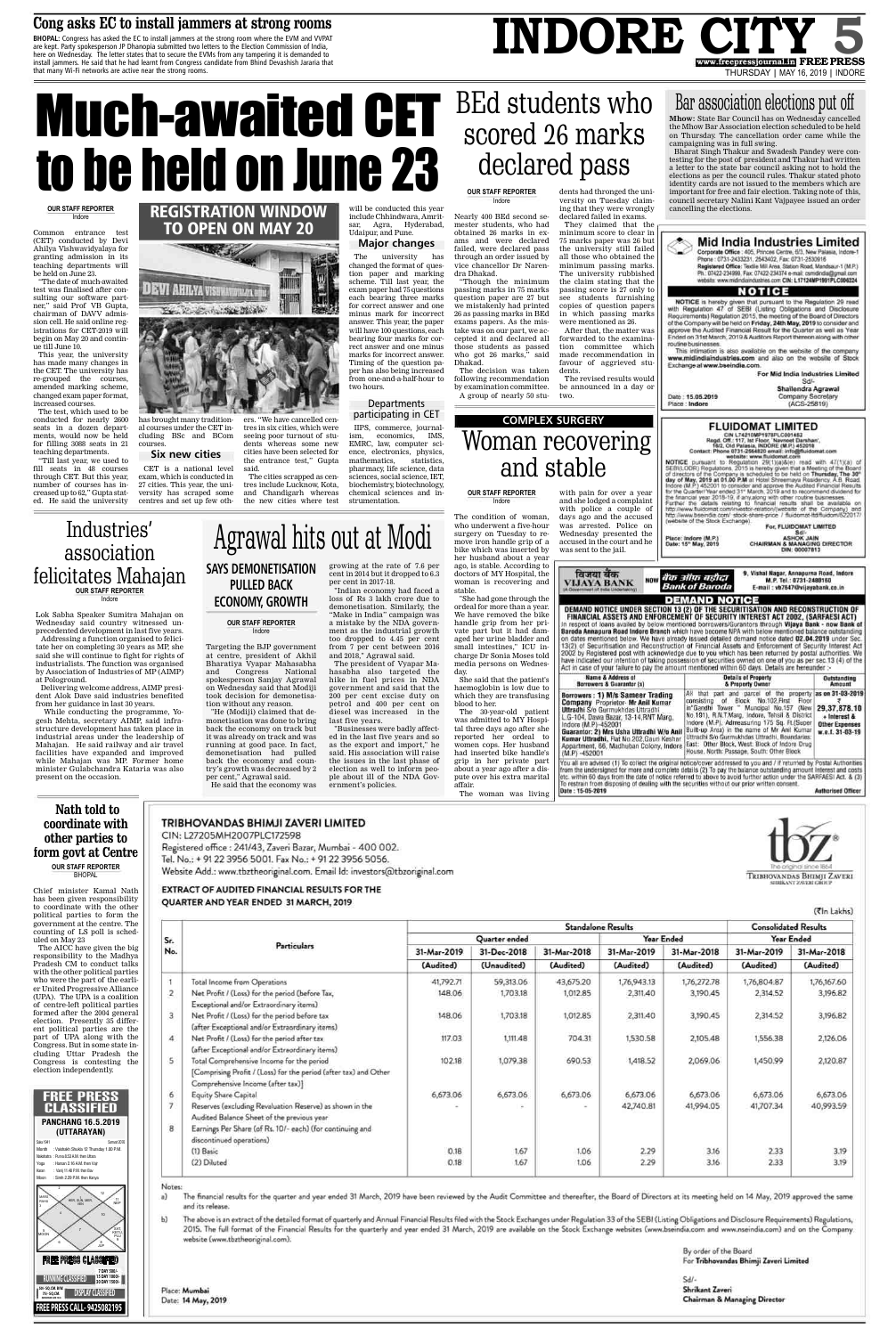6क सुधार के लिए जवाहर मार्ग से राहा व लेंटने चौराहा से इंडस्ट्रीहाउस ड रोड। शहर के बाटलनेक्स पर व ब्रिज। इंदौर मेटो टेन जिसे भविष्य में पौथमपुर तक विकसित करना। इंदौर--दाहौद, इंदौर-छोटा उदयपुर रेलवे लाइन धरातल पर लाना। इंटरनेशनल एवं तेस। शहर के मध्य में प्लेग्नाउंड का ! ग्राउंड विकसित करने पर जोर।

## सरस्वती नदी को पर्यटन केट बनाएंगे

रलावली व शहर के तालाब के पानी को

खिलाड़ी सुविधा से वचित ना रहे। शहर के खेल मैदानें को सरक्षित रखने के लिए सभी को बाउंडीवाल बनाई जाएगी ताकि अतिक्रमण न हो। शहर के सभी अखाड़ों में जरूरत के अनुसार जिम इन्विपमेंट भी दिए जाएंगे।

## किसानों को अधिक मुनाफा दिलाएंगे

किसानों का सामान सांवेर से सिंगापर तक। इंदौर में उत्पादित फल-सब्जियों (पपीता, जाम, साताफल, आल, टमाटर) के लिए कोल्ड चेन, एग्री प्रोसेसिंग क्लस्टर का निर्माण व इसको एक्सपोर्ट करने के लिए फॉरवर्ड लिकिज। किसानों की सुविधा व बढ़ती जनसंख्या को देखते शहर के चारों कोनों में अनाज व सब्जी मंडी। सोयाबीन विलेज स्कीम के माध्यम से सोयाबीन किसानों को अधिक मनाफा दिलाने का प्रयास।

नाम परिवर्तन सूचना

सर्वसाधारण को सुचित किया

जाता है कि पूर्व में मेरा नाम

नामकी कौर (Nanki Kaur) था

जो वर्तमान में बदलकर नवनीत

कौर (Navneet Kaur) हो गया है।

अतः मझे अब मविष्य में इसी नाम

जदनीत कार पति इरनीतरिहर

से जाना व पहचाना जाए।

शिव के राज में मप पिछडा लोक निर्माण मंत्री सज्जन सिंह वर्मा ने कहा कि फिवराज सरकार के दौर में शिक्षा और स्वास्थ्य के क्षेत्र तड़ह गया अब कांग्रेस सरकार इसे पटरी पर लाने का काम कर रही है। सरकारी अस्पतालों में गरीबी का हो। कमलनाथ, सरकार प्रदेश में अभोसंरचना पर विशेष ध्यान दे रही है। फ्लावओवर, एलिवेटेड बिज,

बना रही है। नवलखा से एमआईजी तक एलिवेटेड ब्रिज जल्द शुरू होगा। रिंगरोड पर पलायओवर ब्रिज रहा है। इसके अलावा भी कई बिज बनने जा रहे हैं। भवरकुआ से तेजाजी नगर तक 6 लेन होगा। , मार्ग भी 6 लेन होगा। यह 4 हजार करोड़ को योजना है। सड़क के आसपास सेटेलाइट टाउन बनाए जाएंगे। धत बीआरटीएस- बीआरटीएस सबसे महंगा सौदा साबित हुआ। इसके कारण वाहन चालकों को पड रहा है और पेटोल-डीजल की भी अधिक खपत हो रही है।

थी, समाजवादी पार्टियों कल्प भाजपा को हराओ

वादी कस्यनिस्ट कम्ब्रुनिस्ट पार्टी ी पार्टी के मिलकर इंदौर ह संकल्प लिया चि जनता पार्टी

: भवन में ला सम्मेलन में स्ट पार्टी की राज्य सदस्य कामरेड सत्यम री कम्युनिस्ट पार्टी के ल के सदस्य कामरेड वं समाजवादी नेता पूर्व जैन ने संबोधित किया। गी शुरूआत कामरेड मजदूर नेता जगन्नाथ जलि अपित कर हुई । मरेड जसविंदर सिंह ने सडक से लेकर संसद । जनविरोधी नीति के किया है। आगे भी हमें त्स लोकसभा चनाव में

भारतीय जनता पार्टी को हराना ही हमारा लक्ष्य है क्योंकि इस पार्टी के कारण देश के लोकतंत्र को खतरा है। कामरेड पांडे ने कहा कि भाजपा अब जनतंत्र के लिए खतरा बन गई है यदि हमें मजदरों और देश को आम जनता के हितों का ध्यान रखना है, तो अपने मताधिकार का उपयोग अवस्य करना होगा और भाजपा को हार को सनिश्चित करना होगा। इस मौके पर पूर्व सांसद कल्याण जैन ने कहा कि फासीवादी ताकतों को हराना

हमारा लक्ष्य है इंदौर संसदीय क्षेत्र में इस लक्ष्य को पूर्ति भाजपा को हार के साथ होती है।

प्रत्याशी शंकर लालवानी, चुनाव संयो मेंदोला, नगर अध्यक्ष गोपीकृष्ण नेम सोमानी, मधु वर्मा, जीत जिसती ने जनसं

평화

副隊

海里州

南田城

ग्राम देवगुराहिया में नुक्कड़ सभा को संबोधित करते हुए श्री शंकर लालवानी ने कहा कि भाजपा का एक ही संकल्प है, एक भारत-ब्रेह भारत, जिसके लिए हमारी सरकार ने सोमाओं को सुरक्षित करने का काम किया हे लेकिन कांग्रेस नही चाहती कि घुसपैठ बंद हो, क्योंकि उसका सोट बैंक खिसक जाएगा। सलिये कांग्रेस नेशनल रजिस्टर ऑफ

न्यायालय तहसीलदार तहसील राऊ जिला इन्दोर म प्र BIRTH 1046/학. 199/2019 इन्दौर- दिन्हेंगा 8.5.19 UNIVER 0034/88-6/2019-20 मधना धर्मसाधारणे को स्टीवर किया जाता है कि इस न्यायलय में उसकेटक लील्ड पति शक्तर जोसी निकारी 77/1 भवानीपुर कालोनी इन्दौर के प्राय ख़ब-.. अंतिरस्रेत्रों नियंत चूपि गर्ने न.232/4 फुल रकमा 1900 मर्गमीट भूमि कम्मानाबाद पिता समझतारे तिवारी तके आम मुख्यम बनाएंगे फिल कमलाप्रमाद तिवारी लिककी 1441 सुकलिया, इन्दौर शाल भूमीम 379 नेटर्स नगर जवलपुर से क्रम को गई होने से अवेदना द्वारा भाग्ना. भूमांकेच्या स्तीरतां 1959 की भारा 109-110के अंतर्गा सीसब्दर्श विक्रम पत्र के अस्पता पर समाहरण फिर्म जाने हेलु अखिदन पत्र प्रस्तुत किया गया है। अंश, आपको मुचित बारने में अपना से फिर इसमें फिल्मी की कोई आपनि हो। in south south feath 20.05.2019 को लिखित में समय देगारर 2.00 मजे प्रस्तुत करें आहे. मिशादे आपलि पर विकास aift fless uniter sein föster os os 19 को मेरे बस्ताकर राजा न्यायालय मुद्रा से जारी की सई। तहातीलद्यार



16/05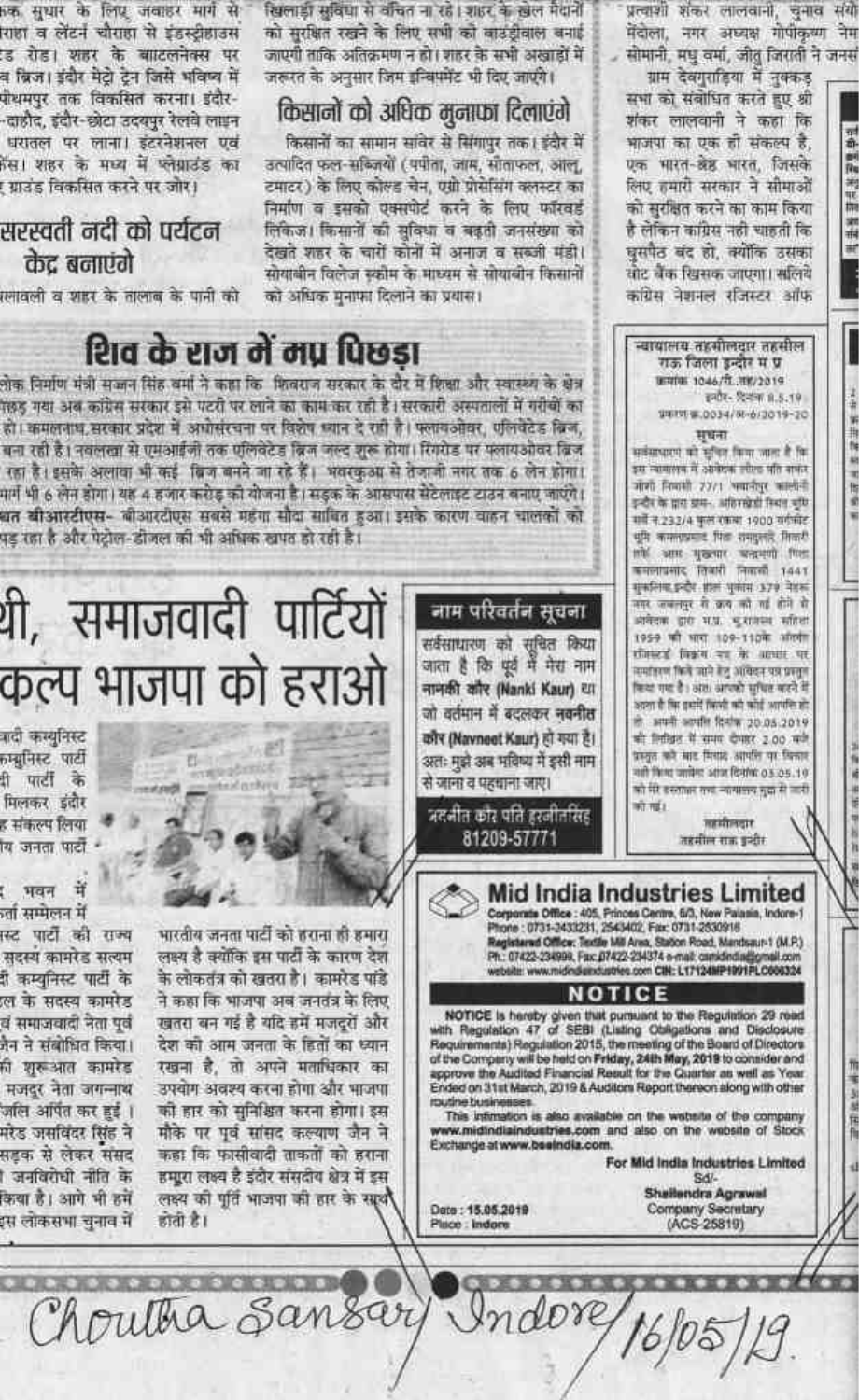नवशक्ति मुंबई, गुरुवार, १६ मे २०१९



#### दूर. क्र. : ०२२-४०७५६५६५ सेबी विनियमन, २०१५ च्या विनियमन २९ सहवाचन विनियमन ४७ अंतर्गत याद्वारे सूचना देण्यात येत आहे की, दि. | ३१ मार्च, २०१९ रोजी संपलेल्या तिमाही / वित्त वर्षाकरिता कंपनीच्या लेखापरीक्षित वित्तीय निष्कर्षांवर विचारविनिमय करणे व त्यांना मान्यता देण्याकरिता कंपनीच्या संचालक मंडळाची सभा दि. २९ मे, २०१९ रोजी आयोजित करण्यात येत आहे. सदर सूचनेची प्रत व लेखापरीक्षित वित्तीय अहवाल स्टॉक एक्सचेंजची वेबसाईट www.bseindia.com वर उपलब्ध आहे. आयएमसी फायनान्स लिमिटेड यांच्याकरिता संजिव माधव लेले संचालक (डीआयएन : ००४२५४०८) टेराफॉर्म रिअलस्टेट लिमिटेड (पर्वी एव्हरेस्ट फिनटेड लि. अशी ज्ञात) सीआयएन : एल२७२००एमएच१९८५पीएलसी०३५८४१ नोंदणी कार्या. : गोदरेज कोलिसियम, ए-विंग, १३०१, १३ वा मजला, एव्हरार्ड नगर मागे, ऑफ इस्टर्न एक्सप्रेस हायवे, सायन (पूर्व), मुंबई–४०० ०२२.दूर. :+९१(२२) ६२७०४९०० संकेतस्थळ: www.Terraformrealstate.com ईमेलःsecretarial@terraformrealty.com सचना याद्वारे देण्यात येते की. सेबी (लिस्टिंग ऑब्लिगेशन अँड डिस्क्लोजर रिक्वायरमेंट) रेग्युलेशन, २०१५ च्या .<br>रेग्युलेशन ४७ सहवाचता रेग्युलेशन ३३*/*रेग्युलेशन २<sup></sup> अनुसार कंपनीच्या संचालक मंडळाची सभा दिनांक ३१ मार्च, २०१९ रोजी संपलेली तिमाही आणि वर्षासाठी कंपनीचा लेखापरिक्षित वित्तीय निष्कर्ष आणि इतर नियमित .<br>व्यवसायाकरिता इतर बाबींसह विचारात आणि मंजर करण्यासाठी कंपनीचे नोंदणीकृत कार्यालय म्हणजेच गोदरेज कोलिसियम, ए-विंग, १३०१, १३ वा मजला, एव्हरार्ड नगर मागे, इस्टर्न एक्सप्रेस हायवेलगत, सायन (पूर्व), मुंबई-४०० ०२२ येथे बुधवार, २२ मे, २०१९ रोजी स. ४.०० वा. ग्ण्यात येणार आहे. कोड ऑफ कंडक्ट ऑफ कंपनी फॉर इन्सायडर ट्रेडिंग आणि .<br><sub>[</sub>धारणेनुसार सेबी (प्रोहिबिशन ऑफ इन्सायडर ट्रेडिंग] .<br>ख़्लेशन्स, २०१५ नुसार आणि तुमच्या स्टॉक एक्स्चेंजकडील दिनांक ४ एप्रिल, २०१९ रोजीच्या आमच्या पत्राद्वारे कंपनीच्या समभागामधील व्यवहाराकरिता टेडिंग |बिंडो या इन्सायडर ट्रेडिंग कोड ऑफ कंपनीनुसार संचालकांसह, कर्मचारी, प्रवर्तक, वैधानिक लेखापरीक्षक आणि सर्व संबंधित व्यक्ती आणि त्यांचे नातेवाईक गांच्यासाठी बंद राहतील आणि ३१ मार्च, २०१९ रोजी संपलेल्या तिमाही आणि वर्षाकरिता कंपनीच्या वित्तीय निष्कर्षाची घोषणा झाल्यानंतर ४८ तासापर्यंत बंद राहतील. टेराफॉर्म रिअलस्टेट लिमिटेड करिता श्रीम. हर्षा प्रकाश अहजा कंपनी सचिव आणि अनुपालन अधिकारी दिनांक: १५/०५/२०१९ ठिकाण : मुंबई जाहीर नोटीस

सही/-

यू. सी. रेगे

मनोज जेस्वानी

आयएमसी फायनान्स लिमिटेड मीआयएन: 1 65990MH1982PLC028169 .<br>गेंदणीकृत कार्यालय : १०, सर्वोदया इंडस्ट्यिल प्रीमायसेस को-ऑप. सो. लि., पेपर बॉक्स फॅक्टरीजवळ, ऑफ

महाकाली केव्हज् रोड, अंधेरी (पूर्व), मुंबई - ४०० ०९३.

सर्व लोकांस कळविण्यात येते की, गाव मौजे चुळणे, ता. वसई, जि. पालघर येथील सर्व्हे नं २६ हिस्सा नं.४क एकूण क्षेत्रफळ १५.४० गुंठे, यापैकी सुमारे ९.७० गुंठे, श्री. जोजेफ इनास सिक्केरा व इतर, यांच्या सामाईक मालकी, कब्जावहिवाटीची असून त्यांच्याकडून सदर जमीन मिळकत माझ्या अशिलांनी कायमस्वरूपी विकत घेण्याचे ठरवलेले आहे. तरी सदर मिळकतीवर ज्या कोणाचे वारस हक्क, हितसंबंध, अधिकार, विक्री, दावा, दान, अदलाबदल, गहाण, बक्षीस, भाडेपट्टा इ

| १०३.                   |  |
|------------------------|--|
| , दिनांक : १३.०५.२०१९  |  |
| <b>ठिकाण : खालापुर</b> |  |
|                        |  |

| त निवासी फ्लॅट क्र.                          | 1011<br>  दि. 16/05/2019 ॲड. अरुण एस. सिंह |
|----------------------------------------------|--------------------------------------------|
| ाधिकृत अधिकारी <i> </i><br>बँक ऑफ बडोदा $\,$ |                                            |

## एफजीपी लिमिटेड

प्राधिव

कॉर्पोरेट आयडेन्टिफिकेशन नंबर: एल२६१००एमएच१९६२पीएलसी०१२४०६ नोंद. कार्यालय: ९, वॉलेस स्ट्रीट, फोर्ट, मुंबई-४०० ००१. द्. क्र. : (०२२) २२०७ ०२७३, २२०१ ५२६९ वेबसाईट : www.fgp.in; इमेल : fgpltd03@gmail.com

३१ मार्च, २०१९ रोजी संपलेल्या तिमाही आणि वर्षाकरिता लेखापरिक्षित वित्तीय निष्कर्षचा उतारा (ईपीएस सोडून रु. लाखात)

| अ.            | तपशील                                                                                                                       | संपलेली तिमाही |                  | संपलेले वर्ष                                |                  |
|---------------|-----------------------------------------------------------------------------------------------------------------------------|----------------|------------------|---------------------------------------------|------------------|
| क्र.          |                                                                                                                             |                |                  | 2905.50.95 9905.50.95 2905.50.95 9905.50.95 |                  |
|               |                                                                                                                             |                | लेखापरिक्षित     |                                             |                  |
| $\mathbf{S}$  | परिचालनातून एकूण उत्पन्न                                                                                                    | 823.84         | 83.84            | 888.88                                      | 89.80            |
| २             | कालावधीसाठी निव्वळ नफा/(तोटा) (कर, अपवादात्मक<br>आणि/किंवा अनन्यसाधारण बाबींपूर्वी)                                         | 30.05          | (68.80)          | 93.59                                       | (30.84)          |
| ३             | कालावधीसाठी करपूर्व निव्वळ नफा/(तोटा) (अपवादात्मक<br>आणि/किंवा अनन्यसाधारण बाबींनंतर)                                       | 30.05          | (98.89)          | 33.53                                       | (30.84)          |
| $\propto$     | कालावधीसाठी करोत्तर निव्वळ नफा/(तोटा) (अपवादात्मक<br>आणि/किंवा अनन्यसाधारण बाबींनंतर)                                       | 30.05          | (98.89)          | 88.45                                       | (30.84)          |
| $\mathcal{G}$ | समभाग भांडवल (प्रति समभाग य १० दर्शनी मूल्य)                                                                                | १,१८९.५१       | १,१८९.५१         | १,१८९.५१                                    | १,१८९.५१         |
| $\mathcal{E}$ | ताळेबंदात दाखवल्याप्रमाणे राखीव<br>(पुनर्मूल्यांकन राखीव वगळून)                                                             |                |                  | $(x, y, y)$ ।                               | (0.80, 80)       |
| $\mathcal{O}$ | प्रति समभाग प्राप्ती (ईपीएस) (प्रत्येकी रु. १०/- चे दर्शनी मूल्य)<br>(ए) अनन्य साधारण बाबींपूर्व मूलभूत आणि सौम्यिकृत ईपीएस | 0.50<br>0.5    | (0.84)<br>(0.84) | 95.0<br>0.34                                | (0.38)<br>(0.38) |
|               | (बी) अनन्य साधारण बाबींनंतर मूलभूत आणि सौम्यिकृत ईपीएस                                                                      |                |                  |                                             |                  |

#### |टिपा :

 $\ket{3}$  १५ मे, २०१९ रोजी झालेल्या त्यांच्या संबंधित बैठकांमध्ये लेखापरीक्षण समितीने वरील निष्कर्ष पुनर्विलोकित केले आणि त्यानंतर संचालक मंडळाने मंजूर केले.

२) कंपनी अधिनियम, २०१३ च्या कलम १३३ अंतर्गत त्या अंतर्गत जारी संबंधित नियमांसह विहित केलेल्या ''अंतरिम वित्तीय अहवाल'' इंड–एएस–३४ सहवाचता कंपन्यांचे (लेखा) नियम, २०१४ च्या नियम ७ मध्ये दिलेल्या गणन आणि मापन तत्त्वांनुसार हे विवरण बनवले आहेत.

३) वरील माहिती म्हणजे सेबी (लिस्टिंग ऑब्लिगेशन्स ॲन्ड डिस्क्लोजर रिकायरमेंटस्) रेग्युलेशन्स, २०१५ च्या रेग्युलेशन ३३ अंतर्गत बीएसई लिमिटेडकडे सादर केलेल्या ३१ मार्च, २०१९ रोजी संपलेल्या तिमाही आणि वर्षासाठी लेखापरिक्षित वित्तीय निष्कर्षांच्या तपशिलवार विवरणाचा एक उतारा आहे. ३१ मार्च, २०१९ रोजी संपलेल्या तिमाही आणि वर्षासाठी लेखापरिक्षित वित्तीय निष्कर्षांचे संपूर्ण विवरण बॉम्बे स्टॉक एक्स्चेंजची वेबसाईट www.bseindia.com वर आणि कंपनीची वेबसाईट www.fgpltd.in वर उपलब्ध आहे.

|                      | एफजीपी लिमिटेड करिता     |
|----------------------|--------------------------|
| स्थळ: मुबई.          | किशोर शेटे               |
| दिनांक: १५ मे, २०१९. | संपूर्ण वेळाकरिता संचालक |
|                      |                          |



अंबरनाथ शाखा : १ ला मजला, ''श्री साई श्रद्धा कॉम्प्लेक्स'', शिव मंदिर रोड, अंबरनाथ (पू) ४२१५०१. जिल्हा ठाणे फोन : ०२५१-२६०२५२९, फॅक्स : २६०१०५९ ईमेल : Ambarnath.Navimumbai@bankofindia.com

सूचना सिक्युरिटायझेशन अँड रिकन्स्ट्रक्शन ऑफ फायनान्शिअल ॲसेटस् अँड एन्फोर्समेंट ऑफ सिक्युरिटी इंटरेस्ट ॲक्ट, २००२ (सरफैसी ॲक्ट) च्या कलम १३(२) अन्वये मागणी सूचना

बँक ऑफ इंडियाच्या खालील नमूद शाखेकडून खालील नमूद कर्जदार/जामीनदार ह्यांनी घेतलेल्या कर्जांच्या संदर्भात जी खाली दिलेल्या तारखांना खालील उर्वरित थकीत रकमेनिशी एनपीए झाली त्या संबंधात आम्ही तुम्हाला या अगोदरच रजिस्टर्ड पोस्ट पोच पावती सह द्वारा सिक्युरिटायझेशन अँड रिकन्स्ट्रक्शन ऑफ फायनान्शिअल ॲसेटस् ॲंड एन्फोर्समेंट ऑफ सिक्युरिटी इंटरेस्ट ॲक्ट, २००२ च्या कलम १३(२) अन्वये दिनांक ०२.०२.२०१९ रोजीची सविस्तर मागणी सूचना जारी केली होती ती पोच न होता परत आली. सदर सूचना प्रसिध्दी तारखेपासून ६० दिवसांत खालील रकमेचे प्रदान करण्यात कसूर केल्यास ॲक्टच्या कलम १३(४) नुसार तुमच्या मालकीच्या तारणाचा कब्जा घेण्याचा आमचा विचार आम्ही कळवित आहोत. तपशील खालीलप्रमाणे

| अ.    | कर्जदार/हमीदाराचे नाव    | शाखच | सुविधा/मागणी सूचना तारीख/                                                        | गहाण मिळकत/ तारणाचे वर्णन |
|-------|--------------------------|------|----------------------------------------------------------------------------------|---------------------------|
| ुक्र. | आणि पत्ता                | नाव  | थकबाकी रक्कम                                                                     |                           |
|       | श्री बागटेत प्रगती आदात. |      | अाशियाना हारूमिंग लोन, मचनेची तागीख कोडोज-, खंटवली, तालका, अंबग्नाथ  <br>म्रतिशा |                           |

सिक्युरिटी इंटरेस्ट (इन्फोर्समेंट) रुल्स, २००२ चा नियम ८ सह वाचता ॲक्टचे कलम १३ चे उपकलम (४) अन्वये दिनांक १३.०५.२०१९ रोजीस खाली वर्णन केलेल्या मिळकतीचा कब्जा घेतलेला आहे. विशेषत: कर्जदार आणि सर्वसामान्य जनता यांना याद्वारे सावधान करण्यात येते की, त्यांनी सदर मिळकतीच्या देवघेवीचा व्यवहार करू नये आणि सदर मिळकतीवरील कोणताही देवघेवीचा व्यवहार हा विरार पूर्व शाखा. बँक ऑफ बडोदा च्या रु. ३१,२१,९००.६० (रुपये एकतीस लाख एकवीस हजार नऊशे आणि साठ पैसे मात्र) च्या आणि दि. ०१.०२.२०१९ पासून त्यावरील व्याज आणि अन्य प्रभार या रकमेच्या आकाराच्या अधिन राहील.

तारण मत्ताच्या विमोचनाकरिता उपलब्ध वेळेत ॲक्टचे कलम १३(८) च्या तरतुदीनुसार कर्जदारांचे लक्ष वेधण्यात येत आहे

## स्थावर मिळकतीचे वर्णन

फ्लॅट क्र. ३०५, ३ रा मजला, बिल्डिंग क्र. २१, कोनार्क रिव्हर सिटी, कोप्रोली, माथेरान रोड, ता पनवेल, जि. रायगड, महाराष्ट्र – ४१०२०६. प्राधिकृत अधिकारी

दिनांक : १३.०५.२०१९ ठिकाण : पनवेल

器

बँक ऑफ बडोदा

## सिटी युनियन बँक लि. प्रशासकीय कार्यालयः क्र. २४-बी, गांधी नगर, कुंबकोणम-६१२ ००१.

दुरध्वनीः ०४३५–२४०२३२२, २४०१६२२ फॅक्सः ०४३५–२४३१७४६.

#### प्रकाशन- मागणी सूचना

१६.०४.२०१९ रोजी रजिस्टर्ड पोस्ट विथ ॲक्नॉलेजमेंट ड्यु द्वारा दी सिक्युरिटायझेशन अँड रिकन्स्ट्रक्शन ऑफ फायनान्शिअल ॲसेट्स अँड एन्फोर्समेंट ऑफ सिक्युरिटी इंटरेस्ट ॲक्ट, २००२ च्या कलम १३ (२) अन्वये सूचना पाठवली आणि ती तुम्हा सर्वांकडून परत आली.

क्र. १) मे. योगेश टेक्सटाईल्स, २०२/२०३, गुलेस्तान पार्क, दसरा मजला, बरॅक ६२८, खोली क्र १८२, ओटी सेक्शन, उल्हानसगर - ४२१ ००२, क्र. २) श्री. योगेश लासी, महेश को-ऑपरेटीव्ह हाऊसिंग सोसायटी, बी–२०, ३ रा मजला, उल्हासनगर, ४२१००१, क्र. ३) श्री. त्रिलोक लासी, महेश को-ऑपरेटीव्ह हाऊसिंग सोसायटी, बी-२०, ३ रा मजला, उल्हासनगर, ४२१००१, क्र. ४) श्रीम. सुनिता लासी, महेश को-ऑपरेटीव्ह हाऊसिंग सोसायटी, बी-२०, ३ रा मजला, उल्हासनगर ४२१००१, क्र. ५) श्री. हितेश लासी, महेश को–ऑपरेटीव्ह हाऊसिंग सोसायटी, बी–२०, ३ रा मजला, उल्हासनगर, ४२१००१, क्र. ६) मे. हितेश टेक्स्टाईल्स, २०१/२०२/२०३, गुलेस्तान पार्क, दुसरा मजला, बेरॅक ६२८, खोली क्र. १८२, ओटी सेक्शन, उल्हासनगर – ४२१००२, क्र. ७) मे. सुनिता टेक्स्टाईल्स, २०१/२०२/२०३, गुलेस्तान पार्क, २ रा मजला, बरॅक ६२८, खोली क्र. १८२, ओटी सेक्शन उल्हासनगर, ४२१००२, क्र. ८) मे. त्रिलोक टेक्स्टाईल्स, २०१/२०२/२०३, गुलेस्तान पार्क, २ रा मजला, बरॅक ६२८, खोली क्र. १८२, ओटी सेक्शन, उल्हासनगर, ४२१००२.

महाशय/महोदय,

विषय : मे. योगेश टेक्स्टाईल्स, श्री. योगेश लासी, श्री. त्रिलोक लासी, श्रीम. सुनिता लासी, श्री. हितेश लासी, मे. सुनिता टेक्स्टाईल्स, मे. त्रिलोक टेक्सटाईन्स च्या नावातील सिटी युनियन बँक लिमिटेड मुंबई-डोंबिवली शाखेकडील कर्ज खाते/ओव्हरड़ाफ्ट.

०९.०४.२०१९ रोजी सरफैसी ॲक्ट अंतर्गत बँकेने सूचना जारी करून तुम्ही क्र. १, २, ३, ४, ५ यांना एकत्रित आणि वेगवेगळी कर्ज खात्यासाठी रु. २१,६०,८७५/– (रुपये एकवीस लाख साठ हजार आठशे पंच्याहत्तर मात्र) आणि तुम्ही क्र. ६, २, ३, ४, ५ यांना एकत्रित आणि वेगवेगळी कर्ज खात्यासाठी रु. २२,३९,९९५/-(रुपये बावीस लाख एकोणचाळीस हजार नऊशे पंच्याण्णव मात्र) द्वारे देय आणि तुम्ही क्र. ७, २, ३, ४, ५ यांना एकत्रित आणि वेगवेगळी कर्ज खात्यासाठी रु. ३१,२७,७०८/– (रुपये एकतीस लाख सत्तावीस हजार सातशे आठ मात्र) आणि ०९/०४/२०१९ रोजीसची रु. ३७,९५,२४९/– (रुपये सदतीस लाख पंच्याण्णव हजार दोनशे एकोणपन्नास मात्र) द्वारे देयाची थकबाकी रक्कम १०.०४.२०१९ पासून परतफेडीच्या तारखेपर्यंत मासिक आधारे द. सा. २.००% दंडात्मक व्याजासह (बिगर चक्रवाढ) १२.२५% दराने ओएलसीसी (५१२०२००१००१९८६१), सीयुबी ओएसएल टर्म ईएमआय (५०१८१२०८००३००८३). ओलएलसीसी (५१२०२००१००१९८६२), सीयुबी ओएसएल टर्म ईएमआय (५०१८१२०८००३००८६) ओएलसीसी (५१२०३००१००१९८५९), सीयुबीओएसएल टर्म ईएमआय (५०१८१२०८००३००८५) ओएलसीसी (५१२०२००१००१९८६०) सीयुबी ओएसएल टर्म ईएमआय (५०१८१२०८००३००८४) साठी पुढील व्याजासह परतफेड करण्यास सांगितले होते. रजिस्टर्ड पोस्टाने तुम्हाला पाठवलेली सूचना तुम्हा सर्वांकडून परत केली.

म्हणन, आम्ही पुन्हा एकदा तुम्हा सर्वांना ह्या सूचनेच्या तारखेपासून ६० दिवसांत **१०.०४.२०१९** पासून परतफेडीच्या तारखेपर्यंत मासिक आधारे द. सा. २.००% दंडात्मक व्याज (बिगर चक्रवाढ) अधिक ११.२५% ओएलसीसी (५१२०२००१००१९८६१), सीयुबी ओएसएल टर्म ईएमआय (५०१८१२०८००३००८३) ओलएलसीसी (५१२०२००१००१९८६२), सीयुबी ओएसएल टर्म ईएमआय (५०१८१२०८००३००८६). ओएलसीसी (५१२०३००१००१९८५९), सीयुबीओएसएल टर्म ईएमआय (५०१८१२०८००३००८५) ओएलसीसी (५१२०२००१००१९८६०) सीयुबी ओएसएल टर्म ईएमआय (५०१८१२०८००३००८४) तुम्ही क्र. १. २. ३, ४, ५ यांना एकत्रित आणि वेगवेगळी कर्ज खात्यासाठी रु. २१,६०,८७५/ - (रुपये एकवीस लाख साठ हजार आठशे पंच्याहत्तर मात्र) आणि तुम्ही क्र. ६, २, ३, ४, ५ यांना एकत्रित आणि वेगवेगळी कर्ज खात्यासाठी रु. २२,३९,९९५/– (रुपये बावीस लाख एकोणचाळीस हजार नऊशे पंच्याण्णव मात्र) द्वारे देय आणि तुम्ही क्र. ७, २, ३, ४, ५ यांना एकत्रित आणि वेगवेगळी कर्ज खात्यासाठी रु. ३१,२७,७०८/-(रुपये एकतीस लाख सत्तावीस हजार सातशे आठ मात्र) आणि रु. ३७,९५,२४९/- (रुपये सदतीस लाख पंच्याण्णव हजार दोनशे एकोणपन्नास मात्र) द्वारे देयाची रक्कम प्रदान करण्यास सांगण्यात येते, कसूर केल्यास, बँकेला येथे खाली परिशिष्टात नमूद केलेल्या तारण मत्तांविरुद्ध तारण हितसंबंध अंमलात आणण्याच्या तिच्या अधिकारांचा वापर करणे भाग पडेल. बँकेला उपलब्ध असलेल्या अन्य कोणत्याही अधिकार/उपायांना बाधा न आणता ही सूचना प्रकाशित/जारी केली आहे.

टिप :- तसेच आपल्या मुंबई-डोंबिवली शाखेने क्र. ७ च्या विनंतीनुसार वित्तीय सहाय्य वाढवून दिले ज्यासाठी १४.२५% दराने रु. ७,००,०००/– करिता २८.१२.२०१८ रोजी सीयुबी ओएसएल स्पेशल ५०१८१२०८००४६६८४ च्या मार्गाने क्र. ४ प्रोप्रायटर म्हणून आणि तुम्ही क्र. २, ३ आणि ५ सह-कर्जदार आहात. ९.०४.२०१९ रोजी थकबाकी रु. ७.३०.१८१/–

प्रकरणी व कंपनी (समाविष्ट) नियम, २०१४ च्या नियम ३०(५) (ए) अंतर्गत

## नोब्लेटेक्स इंडस्ट्रिज लिमिटेडच्या प्रकरणी त्यांचे नोंदणीकृत कार्यालय पत्ता ३०१, ॲक्मे प्लाझा,

अंधेरी कुर्ला रोड, संगम सिनेमाच्या समोर, अंधेरी (पूर्व), मुंबई – ४०० ०५९, भारत.

….याचिकाकर्ते आम जनतेस सूचना याद्वारे देण्यात येते की, कंपनी महराष्ट्र राज्यामधून गुजरात राज्यामध्ये सदर त्यांचे नोंदणीकृत कार्यालय बदलण्याकरिता कंपनीस सक्षम करण्यास दि. २५ एप्रिल, २०१९ रोजी आयोजित केलेल्या अति विशेष वार्षिक सर्वसाधारण सभेमध्ये विशेष ठराव मंजूर करण्याच्या हेतुने कंपनीच्या संघटनेच्या मसुद्यामध्ये सुधारांची पुष्टी करण्याकरिता कंपनी कायदा, २०१३ च्या अनुच्छेद १३ अंतर्गत केंद्र सरकारकडे अर्ज करण्याचा प्रस्ताव करत आहे.

कोणीही व्यक्ती कंपनीच्या नोंदणीकृत कार्यालयाचे सदर हस्तांतरणा संबंधात इच्छुक असल्यास सदर सूचनेच्या प्रसिद्धी तारखेपासून चौंदा दिवसांच्या आत खालील नमूद नोंदणीकृत कार्यालय येथे अर्जदार कंपनीची प्रतसह सदर सूचना एमसीए–२१ पोर्टल www.mca.gov.in येथे सदर गुंतवणूकदार तक्रार प्रपत्र पाठवावे वा त्यांचे नोंदणीकृत पोस्ट सदर सूचनेच्या हितसंबंधांचे वा आक्षेपांचे प्रपत्र क्षेत्रिय संचालक, पश्चिम क्षेत्र, कॉर्पोरेट अफेअर्स मंत्रालय, एव्हरेस्ट ५ वा मजला, १०० मरिन ड्राईव्ह, मुंबई - ४०० ००२, महाराष्ट्र येथे अर्जदार कंपनीच्या प्रत समवेत खालील नमूद पत्त्यावर कॉर्पोरेट कार्यालय येथे पाठवावी.

नोब्लेटेक्स इंडस्ट्जि लिमिटेडकरिता दि. १४.०५.२०१९ सही/- संचालक

## ठिकाण : मुंबइ

## मध्य रेल्वे

## पॅरा-मेडिकल श्रेणीकरिता मुलाखातीस येणे

मध्य रेल्वे, मुंबई विभाग पूर्ण वेळ कंत्राट आधारावर गट सी मधील पॅरा–मेडिकल श्रेणीमध्ये पदांचा भरणा करण्याकरिता मुलाखात आयोजित करत आहेत. सदर योजना दि. ३०.०६.२०१९ पर्यंत वैध असेल वा नियमित नियुक्त उमेद्रारांना वेळोवेळी जारी कोणतीही सूचना जी आधी असेल ती उपलब्ध असतील.

## मुलाखतीस येण्याची अनुसूची

तात्पुरती मुलाखाती येण्याची तारीखा : दि. २९.०५.२०१९ उपस्थित राहण्याची वेळ : १०.०० ते १.०० पर्यंत मुलाखतीचे पद : फार्मासिस्ट

**ठिकाण :** रिक्रुटमेंट अनुभाग, मध्य रेल्वे, कार्मिक शाखा, विभागीय रेल्वे व्यवस्थापक यांचे कार्यालय, ३ रा मजला, ॲनेक्स बिल्डींग, छत्रपती शिवाजी महाराज टर्मिनस, मुंबई - ४०० ००१.

मुलाखत ज्या दिवशी ठरविण्यात आली आहे त्या दिवशी पूर्ण न झाल्यास पुढील दिवशी मुलाखात आयोजित करण्यात येत आहे.

**टीप :** उमेद्वारांनी वायवाकरिता ३ दिवसांच्या किमान कालावधीकरिता मुंबई येथे राहणाऱ्यांनी तयारी करून यावे. उमेद्वारांच्या उपस्थितीवर सदर विस्तारित केले आहे व सर्व सुविधांच्या पूर्ततेकरिता व अधिसूचनेवर आधारित असेल. मुलाखतीस येताना उमेद्वारांकरिता कोणतेही आवास प्रदान करण्यात येणार नाही.

अधिक तपशिलाकरिता कृपया खालील वेबसाइट ला भेट द्यावी :

1) www.cr.indianrailways.gov.in → About us → Division-+ Mumbai → Personnel 2) www.cr.indianrailways.gov.in → News & Recruitment  $\rightarrow$  Recruitment  $\rightarrow$  Notifications Central central milwayindia Central Railway (c) Central Railway

## जाहीर सूचना

सूचना याद्वारे देण्यात येते की, श्री. धिरेन आर. गोराडिया, फ्लॅट क्र. १८, बिल्डींग क्र. ११, ५ वा मजला, नवजिवन सीएचएस, डॉ. डी. बी. मार्ग, मुंबई – ०८ चे सध्याचे

असेल तर त्यांनी सदर नोटीस प्रसिद्ध झाल्यापासून १४ दिवसांमध्ये लेखी स्वरुपात सर्व कागदोपत्री पुराव्यानिशी निम्नस्वाक्षरीकारांकडे, पहिला मजला, त्रिपाठी बिल्डिंग, गुरुद्वाराच्या मागे, निदानच्या समोर अंबाडी रोड, नवघर, वसई पश्चिम, ता. वसई, जि. पालघर, पिन कोड - ४०१२०२ येथे कळवावी.

त्यानंतर आलेली हरकत मान्य केली जाणार नाही व कोणाचा कोणताही हक्क, हितसंबंध नाही असे गृहीत धरून व्यवहार पूर्ण केला जाईल.

> सही/ श्री. विजय पी. परेरा (खरेदीदाराचे वकील) दिनांक १५/०५/२०१९

## जाहीर सूचना

याद्वारे सर्व संबंधितांस कळविण्यात येते

की, मी व १) श्री. रामचंद्र भाऊ देशमुख, २) सौ. सिताबाई रामचंद्र देशमुख, ३) सौ. सुरेखा नारायण देशमुख, ४) श्री. परशुराम भाऊ देशमुख, ५) सौ. तेजश्री परशुराम देशमुख, ६) श्री. आत्माराम भाऊ देशमुख ७) सौ. सरीता आत्माराम देशमुख यांनी त्यांचे मालकीची कब्जेवहिवाटीची गाव मौजे तिल्हेर, तालुका वसई, जिल्हा पालघर येथील सर्व्हे नं. ५५/१/१ पैकी, क्षेत्र हे.आर. ०-४२-००, आकारणी रु. ४.१६ पैसे ही मिळकत संदीप काशिनाथ पवार, रा. कांदिवली, मुंबई यांस कायमची विकण्याचे मान्य व कबूल केले आहे. तरी सदर मिळकतीवर कोणाही इसमांचा, व्यक्तीचा गहाण, दान, दावा, वारसा, वहिवाट, विश्वस्त, बोजा, विक्री, कळारग, अदलाबदल वा अन्य हक्क, हितसंबंध असेल तर तो त्यांनी ही नोटीस प्रसिद्ध झाल्यापासून (सात) दिवसांचे आत निम्नस्वाक्षरीकारांना त्यांच्या ए/१०१, ''आरती अपार्टमेंट'', वर्तक रोड, विरार (पश्चिम), तालुका वसई, जिल्हा पालघर या पत्त्यावर योग्य त्या कागदोपत्री पुराव्यासह कळवावा. अन्यथा तसा हक्क, हितसंबंध नाही असे समजून विक्रीचा व्यवहार पुरा केला जाईल. सही/-(श्री. एन. बी. देशमुख) वकील

## जाहीर सूचना

याद्वारे सूचना देण्यात येते की, आमचे अशील हे कोणत्याही भार, प्रभार, धारणाधिकार, दावा, हक्क किंवा कोणच्याही कोणत्याही इतर हितसंबंधापासून मुक्त खालील नमूद मिळकत इब्रॉक्स् ईस्टेट प्रायव्हेट लिमिटेड, ज्यांचे नोंदणीकृत कार्यालय आहे एस्सार हाऊस, ११ के. के. मार्ग, महालक्ष्मी मुंबई-४०० ०३४ आणि सीआयएनःयुद्द३०४०एमएच१९८९एफटीसी०५  $22/2$  ਗੰਦਗੁਣਵਰ ਸ਼ਹੇਟੀ/ਸੰਗਟਿਰ ਨਹਾਂਗ

| 21. 11999 9191 911 911<br>$\frac{1}{2}$ , and the control of the control of the control of the control of the control of the control of the control of the control of the control of the control of the control of the control of the control of the contro<br>0२.०२.२०१९ थकबाकी रक्कम (एनपीए म्हणजेच जिल्हा ठाणे येथे स्थित गरिब नवाझ | तसेच आपल्या <b>मुंबई-डोंबिवली शाखेने</b> क्र. ८ च्या विनंतीनुसार वित्तीय सहाय्य वाढवून दिले, ज्यासाठी                                                                  | - मालक यांनी असे सूचित केले आहे की, त्यांच्या फ्लॅट क्र. १८, नवजिवन सीएचएस, मुंबई      | $\sqrt{2}$                                                      |
|----------------------------------------------------------------------------------------------------------------------------------------------------------------------------------------------------------------------------------------------------------------------------------------------------------------------------------------|------------------------------------------------------------------------------------------------------------------------------------------------------------------------|----------------------------------------------------------------------------------------|-----------------------------------------------------------------|
| फ्लॅट क्र. ३०२. ३ रा मजला. गरिब<br>३१.०१.२०१९ पर्यंत थकबाकी) रु. १.८७ लाख सह कॉम्प्लेक्स अशा ज्ञात इमारतीमधील ३ ऱ्या<br>नवाझ कॉम्प्लेक्स, बिल्डिंग क्र. ४,                                                                                                                                                                             | १२.४५% दराने रु. ७,००,०००/- करिता २८.१२.२०१८ रोजी सीयुबी ओएसएल स्पेशल-                                                                                                 | ०८ संबंधातील मंजुळा जे. दोशी, विक्रेता व लिलावती एम. गोराडिया व मनसुखालाल              | मान्य केले आहे.<br>जर कोणत्याही व्यक्ती किंवा संस्थेला वरील सदर |
| मासिक आधारे चक्रवाढीने द.सा. १०.००% दराने मजल्यावरील अंदाजे क्षेत्र ५०३ चौ.फू.<br>ए विंग, गाव कोहोज खुंटवली                                                                                                                                                                                                                            | ५०१८१२०८००४६६८२ च्या मार्गाने क्र. ३ प्रोप्रायटर म्हणून आणि तुम्ही क्र. २, ४ आणि ५ सह-कर्जदार                                                                          | सी. गोराडिया, खोदीदार यांच्या दरम्यान अंमलात आणलेल्या विक्री दिनांक २२-०६-             | ।<br>सिळकत किंवा त्याच्या भागावर कोणताही दावा                   |
| त्यावरील पृढील व्याज आणि प्रदानापर्यंत बँकेने केलेला   आणि २०० चौ.फू. ओपन टेरेस बिल्ट अप<br>अंबरनाथ (प) - ४२१५०१                                                                                                                                                                                                                       | आहात ०९.०४.२०१९ रोजी थकबाकी रु. ७,३०,१८१/-                                                                                                                             | १९७७ चे मूळ करार गहाळ व/वा हरवले आहेत व त्यासंदर्भात नागपाडा पोलीस स्टेशन, मुंबई       |                                                                 |
| सर्व परिव्यय. प्रभार आणि खर्च.<br>असलेल्या श्री. नामदेव पराजी आढाव<br>  सौ. अनुपमा नामदेव आढाव                                                                                                                                                                                                                                         | आमच्या बँकेकडे गहाण असलेली स्थावर मिळकत                                                                                                                                | येथे दि. ०२.०५.२०१९ रोजी पोलीस तक्रार दाखल केली आहे.                                   | जसे की, प्रभार, भार, हक्क, हितसंबंध किंवा                       |
| यांच्या नावे असलेला फ्लॅट क्र. ३०२,<br>फ्लॅट क्र. ३०२. ३ रा मजला. गरिब                                                                                                                                                                                                                                                                 | परिशिष्ट – ए : (श्रीम. सुनिता त्रिलोकचंद लासी यांच्या मालकीची मिळकत)                                                                                                   |                                                                                        | हक्कदार असल्यास त्यांनी तसे लिखित स्वरूपात                      |
| नवाज कॉम्प्लेक्स, बिल्डिंग क्र. ४,<br>गरिब नवाझ कॉम्प्लेक्स बिल्डिंग, न्यू                                                                                                                                                                                                                                                             | उल्हासनगर महानगरपालिकेच्या हद्दीत आणि नोंदणीकृत उपजिल्हा उल्हासनगर आणि जिल्हा ठाणेच्या हद्दीत                                                                          | बीएमसी डी विभागाच्या मर्यादेतील वा कोणत्याही भागाच्या सी. एस. क्र. २५५, ताडदेव         | पराव्यासह निम्नस्वाक्षरीकारांस त्यांच्या                        |
| कॉलनी सर्व्हे क्र. १५१ए/१ए, हिस्सा क्र.<br>ए विंग, गाव कोहोज खुंटवली,   अंबरनाथ                                                                                                                                                                                                                                                        | महसूल गाव-उल्हानसगर कॅम्प क्र. २, तालुका उल्हानसगर, आणि जिल्हा ठाणे मध्ये जमीन खोली क्र. १ आणि                                                                         | विभाग येथील फ्लॅट क्र. १८, बिल्डींग क्र. ११, ५ वा मजला, नवजिवन सीएचएस, डॉ. डी.         | कार्यालयात-३०५-३०९, नीळकंठ, ९८, मरिन                            |
| अंबरनाथ (प) - ४२१५०१<br>४/१ चे. समतुल्य गहाण.                                                                                                                                                                                                                                                                                          | २, बीआरके क्र. ६२८, ई.क्र. ३८ शीट क्र. ६६ लगत येथे स्थित असलेली आणि वसलेली तालुका उल्हासनगर                                                                            | बी. मार्ग, मुंबई – ०८ च्या विक्री दि. २२.०६.१९७७ करिता सदर मूळ कराराच्या संबंधात       | ड्राईव्ह, मुंबई-४०० ००२ येथे या सूचनेच्या                       |
| श्री. संतोष तानाजी शिंदे                                                                                                                                                                                                                                                                                                               | २,४२१००२ उल्हासनगर २,४२१००२ गुलेस्तान पार्क नांवे ज्ञात इमारतीमध्ये दुसऱ्या मजल्यावर फ्लॅट क्र. २०१,                                                                   | कोणत्याही स्वरूपाच्या कोणतेही हक्क, अधिकार, हितसंबंध, दावे वा मागण्या असलेल्या सर्व    | प्रसिद्धीच्या तारखेपासून १५ दिवसांच्या आत                       |
| वैयक्तिक हमी<br>ऑर्डनन्स फॅक्टरी, जे टाईप,                                                                                                                                                                                                                                                                                             | मोजमापित अंदाजे ९०५ चौ.फू. क्षेत्राचे सर्व ते भाग आणि विभाग.                                                                                                           | व्यक्ती वा संस्थांना सूचना याद्वारे जारी करण्यात येते की, सदर संबंधात कोणतीही विक्री,  | कळविणे आवश्यक आहे. कसूर केल्यास,                                |
| ।<br>बिल्डिंग क्र. १, खोली क्र. ५,                                                                                                                                                                                                                                                                                                     | परिशिष्ट – बी : (श्रीम. सुनिता त्रिलोकचंद लासी यांच्या मालकीची मिळकत)                                                                                                  | अदलाबदल, हस्तांतरण, न्यास, भाडेकरार, कर्ज, धारणाधिकार, भेट, देणगी, सुविधाधिकार,        | कोणत्याही तशा दावा, हक्क, हितसंबंध, प्रभार,                     |
| अंबरनाथ पश्चिम                                                                                                                                                                                                                                                                                                                         | उल्हासनगर महानगरपालिकेच्या हद्दीत आणि नोंदणीकृत उपजिल्हा उल्हासनगर आणि जिल्हा ठाणेच्या हद्दीत                                                                          | ताबा, लीव्ह ॲन्ड लायसंस, वहिवाट, तारणगहाण, प्रभार, गहाण, वारसा, न्यायालय               | भार किंवा इतर हक्काच्या संदर्भाशिवाय व्यवहार                    |
| तुम्हा सर्वांना सल्ला देण्यात येतो (१) अधिक आणि संपूर्ण तपशिलांसाठी तुम्हाला उद्देशून पाठविलेले पाकीट/मूळ  सूचना आणि/किंवा टपाल प्राधिकाऱ्यांनी परत                                                                                                                                                                                    | महसूल गाव-उल्हानसगर कॅम्प क्र. २, तालुका उल्हानसगर, आणि जिल्हा ठाणे मध्ये जमीन खोली क्र. १ आणि                                                                         | आदेश/ खटला, सरकारी कर, ड्युटीज व थकबाकी वा अन्य काही असल्यास त्यांनी                   | पूर्ण केला जाईल.                                                |
| किली असल्यास निम्नस्वाक्षरीकारांकडून प्राप्त करावी आणि (२) सरफैसी ॲक्ट अन्वये पुढील कारवाई टाळण्यासाठी वर उल्लेख केलेल्या सूचनेच्या तारखेपासून                                                                                                                                                                                         | २, बीआरके क्र. ६२८, ई.क्र. ३८ शीट क्र. ६६ लगत येथे स्थित असलेली आणि वसलेली तालुका उल्हासनगर                                                                            |                                                                                        | मिळकतीचे वर्णन                                                  |
| '६० दिवसांत उर्वरित थकीत रक्कम, व्याज व खर्च ह्यांचे प्रदान करावे.                                                                                                                                                                                                                                                                     | २.४२१००२ उल्हासनगर २.४२१००२ गुलेस्तान पार्क नांवे ज्ञात इमारतीमध्ये दसऱ्या मजल्यावर फ्लॅट क्र. २०२.                                                                    | अधोहस्ताक्षरितांना त्यांचे कार्यालय पत्ता <b>व्ही. एन. गोलवाला व कं.</b> यांना ०३/५०८, | मलबार आणि कुलाबा हिल विभाग, मुंबईच्या                           |
| ∥जर तुम्ही तुमचे दायित्व निभावण्यात कसूर केली, तर आम्ही खर्च व परिणामांच्या सर्वस्वी तुमच्या जोखिमीवर वरील तारण मत्तांविरुद्ध सिक्युरिटायझेशन अँड                                                                                                                                                                                      | <sup> </sup> मोजमापित अंदाजे ६५८ चौ.फू. क्षेत्राचे सर्व ते भाग आणि विभाग.                                                                                              | नवजिवन कमर्शिअल प्रीमायसेस सोसायटी, डॉ. डी. बी. मार्ग, मुंबई – ८ येथे सदर सूचनेच्या    | कॅडास्टल/सिटी सर्व्हे क्र. २५२ धारक मलबार                       |
| रिकन्स्ट्रक्शन ऑफ फायनान्शिअल ॲसेटस् अँड एन्फोर्समेंट ऑफ सिक्युरिटी इंटरेस्ट ॲक्ट, २००२ च्या कलम १३ अन्वये बँकेला असलेल्या अधिकारांचा वापर                                                                                                                                                                                             | परिशिष्ट – सी : (श्रीम. सुनिता त्रिलोकचंद लासी यांच्या मालकीची मिळकत)<br>उल्हासनगर महानगरपालिकेच्या हद्दीत आणि नोंदणीकृत उपजिल्हा उल्हासनगर आणि जिल्हा ठाणेच्या हद्दीत | प्रसिद्धी तारखोपासून १४ दिवसांच्या कालावधीच्या आत दावे, काही असल्यास त्यांच्या         | हिल, मुंबई-४०० ००६ येथे स्थित हिल पार्क                         |
|                                                                                                                                                                                                                                                                                                                                        | महसूल गाव-उल्हानसगर कॅम्प क्र. २, तालुका उल्हानसगर, आणि जिल्हा ठाणे मध्ये जमीन खोली क्र. १ आणि                                                                         | संबंधात योग्य कागदोपत्री पुराव्यांच्या प्रतसह लेखी स्वरूपात त्यांचे दावे सादर करणे     | इस्टेट अशा ज्ञात आणि नावाच्या बिल्डिंगच्या                      |
| वर वर्णन केलेल्या अधिकारांचा वापर करून रोकड झालेल्या रकमांमधून प्रथम आम्हाला आलेला सर्व खर्च, आकार व परिव्यय आणि/किंवा त्या अनुषंगाने झालेला                                                                                                                                                                                           | २, बीआरके क्र. ६२८, ई.क्र. ३८ शीट क्र. ६६ लगत येथे स्थित असलेली आणि वसलेली तालुका उल्हासनगर                                                                            | आवश्यक आहे अन्यथा फ्लॅट क्र. १८, बिल्डींग क्र. ११, ५ वा मजला, नवजिवन सीएचएस,           | कंपाऊंड मध्ये एक कव्हर्ड कार पार्किंग क्षेत्र क्र.              |
|                                                                                                                                                                                                                                                                                                                                        | २,४२१००२ उल्हासनगर २,४२१००२ गुलेस्तान पार्क नांवे ज्ञात इमारतीमध्ये दसऱ्या मजल्यावर फ्लॅट क्र. २०३,                                                                    | डॉ. डी. बी. मार्ग, मुंबई - ०८ च्या करार दि. २२.०६.१९७७ संबंधातील व्यक्तींचे वा         | १० च्यासह ३ऱ्या मजल्यावरील मोजमापित                             |
| खर्च भागविण्यात येईल आणि दुसरे ह्या सूचनेच्या तारखेपासून प्रत्यक्ष वसुलीच्या तारखेपर्यंत संविदात्मक दराने व्याजासह वरीलप्रमाणे बँकेच्या येणे रकमेत वर्ग                                                                                                                                                                                | $\vert$ मोजमापित अंदाजे ६३८ चौ.फू. क्षेत्राचे सर्व ते भाग आणि विभाग.                                                                                                   | संस्थांचे कोणतेही दावे वा मागण्या तसेच कोणत्याही स्वरूपाचे अधिकार गृहित धरले जाणार     | २५०० चौ. फू. बिल्टअप क्षेत्राचा फ्लॅट क्र. १०                   |
| करण्यात येईल आणि त्यानंतर बँकेची संपूर्ण थकबाकी रक्कम वसूल झाल्यानंतर कोणतीही रक्कम शिल्लक राहिल्यास, तुम्हाला ती प्रदान केली जाईल. त्यामुळे                                                                                                                                                                                           | ∣ ठिकाणः कुंबकोणम,   दिनांकः १०−०५−२०१९<br>प्राधिकृत अधिकारी                                                                                                           | नाहीत व सदर दावे वा मागण्या, काही असल्यास ते रद्द, अधित्यागीत व परित्यागीत मानल्या     | आणि हिल प्रॉपर्टीज लि. द्वारे जारी दिनांक ४                     |
| ्आम्ही वरील नमूद कालावधीत प्रदानापर्यंत प्रयोज्य व्याज, सर्व परिव्यय, प्रभार आणि बँकेला आलेल्या सर्व खर्चासह एकत्रित बँकेची संपूर्ण थकबाकी प्रदान करून                                                                                                                                                                                 |                                                                                                                                                                        | जातील.                                                                                 | ∥ मार्च, १९९५ रोजीच्या शेअर प्रमाणपत्र क्र. ४२                  |
| तुमचे संपूर्ण दायित्त्व पूर्ण करण्यासाठी तुम्हाला बोलाविणे करीत आहोत. कृपया नोंद घ्यावी की, तारण मत्तेच्या विमोचनाचा हक्क हा सरफैसी ॲक्टच्या कलम                                                                                                                                                                                       |                                                                                                                                                                        |                                                                                        | अंतर्गत विभिन्न क्रमांक ४२ धारक रु.                             |
| १३(८) नुसार तारण मत्ता भाडेपट्टा, अभिहस्तांकन किंवा विक्रीद्वारे हस्तांतरणाकरिता जाहीर लिलाव किंवा जनतेकडून दरपत्रक किंवा निविदा मागवून किंवा                                                                                                                                                                                          |                                                                                                                                                                        | ठिकाण : मुंबई                                                                          |                                                                 |
| खाजगीरित्या विक्रीसाठी सूचनेच्या प्रकाशनापर्यंतच तुम्हाला उपलब्ध आहे.                                                                                                                                                                                                                                                                  |                                                                                                                                                                        | दि. १५.०५.२०१९                                                                         | १,२०,०००/- चा एक शेअर.<br>अनिल हरिश                             |
| तारण मत्तांविरुद्ध सदर अधिकार वापरून वसूल केलेल्या रकमेतून जर सदर संपूर्ण थकबाकीची वसुली झाली नाही तर तुमच्याकडून सर्व अनुषंगिक खर्चांसह उर्वरित                                                                                                                                                                                       |                                                                                                                                                                        | सही/-                                                                                  |                                                                 |
| .<br>रक्कम वसूल करण्यासाठी दिवाणी न्यायालय/डीआरटीसमोर तुमच्याविरुद्ध कारवाई करण्याचे आमचे अधिकार आम्ही राखून ठेवत आहोत.                                                                                                                                                                                                                |                                                                                                                                                                        | व्ही. एन. गोवाला                                                                       | डी. एम. हरिश ॲन्ड कं. करिता                                     |
| सही/-                                                                                                                                                                                                                                                                                                                                  |                                                                                                                                                                        |                                                                                        |                                                                 |
| प्राधिकृत अधिकारी,<br>∣ठिकाण : अंबरनाथ                                                                                                                                                                                                                                                                                                 |                                                                                                                                                                        | चेतना व्ही. गोलवाला, वकील                                                              | ३०५-०९, नीळकंठ,                                                 |
| बँक ऑफ इंडिया<br> दिनांक : १५/०५/२०१९                                                                                                                                                                                                                                                                                                  |                                                                                                                                                                        | मालकांकरिता वकील                                                                       | ९८, मरीन ड्राईव्ह,                                              |
|                                                                                                                                                                                                                                                                                                                                        |                                                                                                                                                                        |                                                                                        | मुंबई-४०० ००२.                                                  |